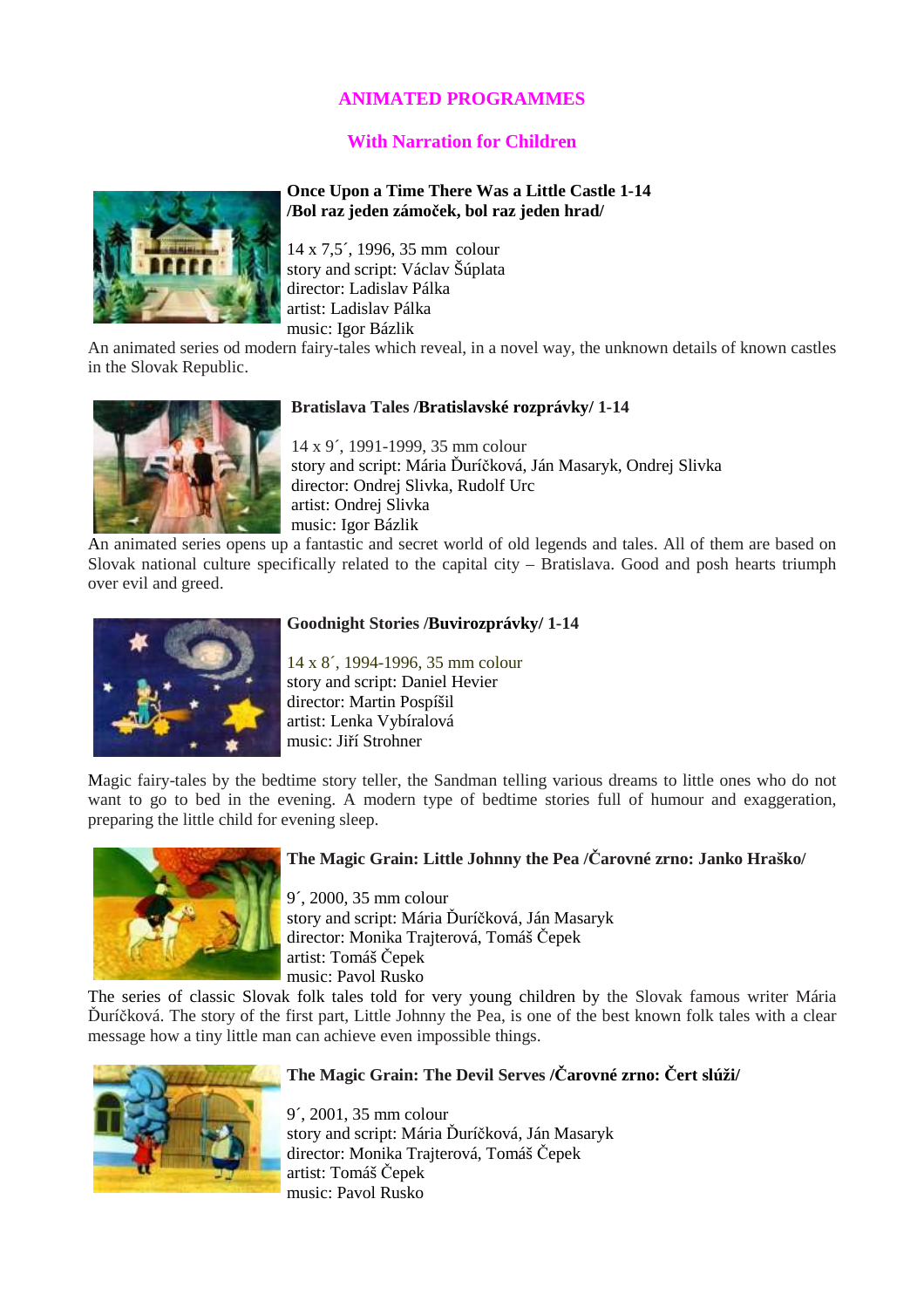The second part of the series "The Magic Grain" – The Devil Serves, is a humorous story in which folk wisdom and humour triumph over evil. It's about a devil who stole a piece of bread from a poor woodcutter living in a dark forest and then he had to serve him until he became wealthy.



# **Little Devil Lukiluke /**Č**ertík Lucifuk/ 1-14**

 14 x 8´, 1990-1993, 35 mm colour story and script: Lubomír Beneš director: Lubomír Beneš artist: Jan Tippman music: František Uhlíř, Jiří Pertl

Humorous short animated stories about a young devil, the son of the great Lucifer. He does not do so well at school for little devils and he has to pay for his lazy ways when carrying out his devilish tasks on earth. This light-hearted look at little devils is entertaining for children, with just a touch of encouragement towards being good.



# **What the Toys Talked About /**Č**o si hra**č**ky rozprávali/ 1-7**

 7 x 8´, 1990, 35 mm colour story and script: Mária Ďuríčková, Helena Trusková director: Ladislav Pálka artist: Ladislav Pálka music: Igor Bázlik

An animated series in which toys come to life while their little friend Mary is in nursery school. They talk about their own experiences and about their life with Mary. Through their search for solutions to minor everyday conflicts, children are motivated to develop a kind and co-operative attitude to people and things around them.



# **What the Moon Saw /**Č**o videl mesiac/ 1-7**

7 x 8,5´, 1991-1992, 35 mm colour story and script: Kazimír Barlík director: Kazimír Barlík artist: Miroslav Beňo, Miroslav Hrdlička, Pavel Schultz **Music: Václav Patejdl** 

An animated series about toys which come to life at midnight to perform their owner's childish dream. All the stories are narrated by the king of the night – the Moon. The series motivates children to play interesting games with their own toys.



# **What the Trees Saw /**Č**o videli stromy/ 1-7**

7 x 7´, 1997, 35 mm colour story and script: Roman Brat director: Zdeněk Ostrčil artist: Dagmar Hložeková music: Stanislav Ščepán

An animated bed-time series in which the trees tell, to a curious little girl, their stories which take place in different countries of the world. The series can inspire children in a poetic way to view very sensitively the wildlife around us.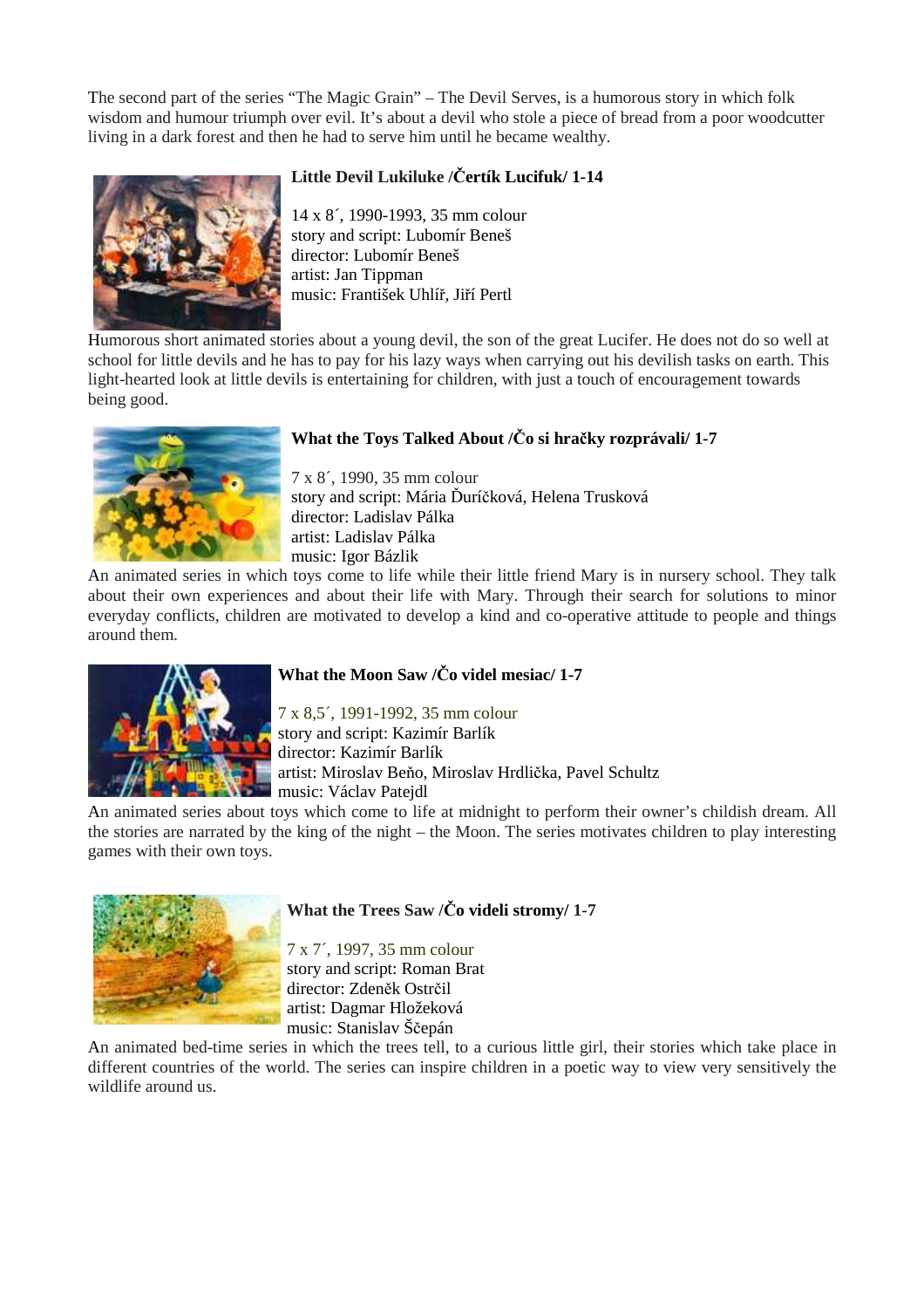# **Danka and Janka /Danka a Janka/ 1-14**



14 x 8´, 1971-1988, 35 mm colour story and script: Mária Ďuríčková, Jan Dudešek director: Jan Dudešek artist: Jan Dudešek music: Josef Sedlář, Petr and Pavel Orm

An animated series with narration for children. The main characters are twin sisters who live in the world of fairy-tales. A series filled with humour and adventure.



#### **Little House, Little House, Who Lives Inside? 1-6 /Dom**č**ek, dom**č**ek, kto v tebe býva?/**

 6 x 8,5´, 2001, colour story and script: Mária Ďuríčková, Helena Trusková director: František Jurišič, Ján Chlebík artist: Katarína Kubenková, Dušan Ondriáš, Eva Farkašová music: Igor Bázlik

"Little House, Little house, Who Lives Inside?" is an animated series of bedtime stories for the youngest children. A little puppy explores surrounding world like a curious child and learns about life through different obstacles.



# **Felix and the Water Pipe /Félix a rúrka/ 1-13**

13 x 8´, 1988, 35 mm colour, DL 1-7 story and script: Ivan Renč director: Ivan Renč artist: Antonín Stoják music: Jaroslav Celba

An amusing environmentally-sensitive animation series about a water pipe which gets out of the wall to prevent drinking water being wasted. The pipe experiences a lot of adventures each of which end in the pipe being returned to its place in the wall. Felix Aureola, the magician, needs it there for his drinking water too.



### **Heroes of the Seven Seas /Hrdinovia siedmich morí/ 1-7**

7 x 8,5´, 1990-1996, 35 mm colour story and script: Ján Uličiansky director: Štefan Martauz artist: Štefan Martauz music: Jozef Slovák

Apuppet animated series of modern stories, copying stories of well-known adventure heroes. The main character, Baron Dustie von Hausmőnchen, suddenly appears in the castle of Queen Regina as an aeronaut, next time as a sailor, traveller or explorer.



#### **Tales from India /Indické rozprávky/ 1-7**

7 x 7,5´, 1991-1993, 35 mm colour story and script: Marína Terenová director: Milan Lesniak artist: Milan Lesniak music: Jan Rotter

An animated series for older children. A Snake, the narrator, keeps guard over a box in which stories of animal life are hidden. They have been passed down for generations. The tales are very poetic, but there is humour as well.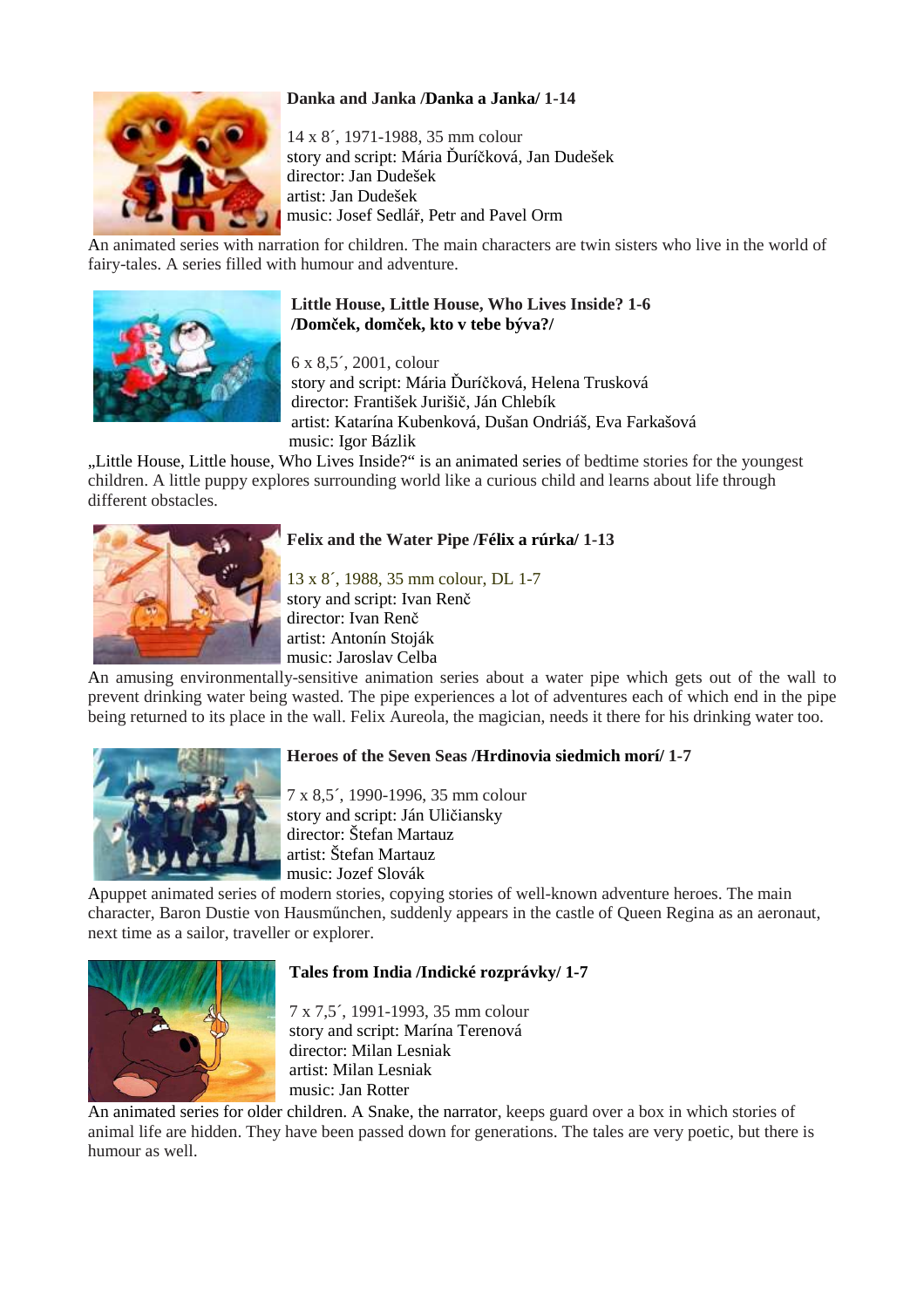# **George the Robber /Jurošík/ 1-49**

 49 x 7´, 1991-1993, 2009-2010 story and script: Marián Vanek director: Jaroslav Baran artist: Marián Vanek music: Vladimír Godár

A collection of witty animated stories with narration based on the traditional Slovak highwayman. A wonderful set of parodies.



# **Little Forest Helpers /Kamaráti pašinkovia/ 1-13**

13 x 8´, 1987-1989, 35 mm colour story and script: Ivan Kalaš director: Ružena M. Brožková artist: Ružena M. Brožková, Miroslav Walter music: Petr Skoumal

A charming series about little forest gnomes. They call themselves the Pixies and look after their home, the woods. Despite their sometimes conflicting personalities they realise that as forest inhabitants they must live together. Solving their problems brings them together and is also instructive for child viewers.



# **Stoney /Kamená**č**ik/ 1-13**

 13 x 7,5´, 1991-1992, 35 mm colour story and script: Ivan Renč, Vladimír Mlčoušek director: Ivan Renč artist: Zdeněk Smetana music: Petr and Pavel Orm

The animated series, located in the Stone Age, comprises stories about the Neolithic girl Pimpila, the little mammoth Goliath, the bad wizard Grum and the stone puppet Stoney. In each story Stoney helps his friends and his good magic always defeats the malicious wizard Grum, who falls in his own trap.



# **The Captain and his Cook /Kapitán a jeho kuchár/ 1-7**

7 x 9´, 1981, 35 mm colour story and script: Milan Horvatovič director: Milan Horvatovič artist: Marcela Halousková music: Karel Mareš

The main characters are Captain Cook and his crew. During their voyages over the world's oceans they face numerous dangers. Though challenged, Captain Cook is always able to resolve the many complex situations and continue on his journey of fame and fortune. His help comes from his clever cook, Dumpling.



# **Little Annie the Ladybird /Lienka Anulienka/ 1-21**

 21 x 7,5´, 1982-1988, 35 mm colour story and script: Jozef Pavlovič director: Ludvík Kadleček, Jindřich Liška artist: Ludvík Kadleček music: Štěpán Koníček

The main character is Annie, a ladybird. Everyone is fond of her as she is modest, kind and always willing to help. While living in a meadow together with other insects she experiences the adventures of life in nature. Friendship is at the centre of each story, where it overcomes all the many obstacles of everyday life.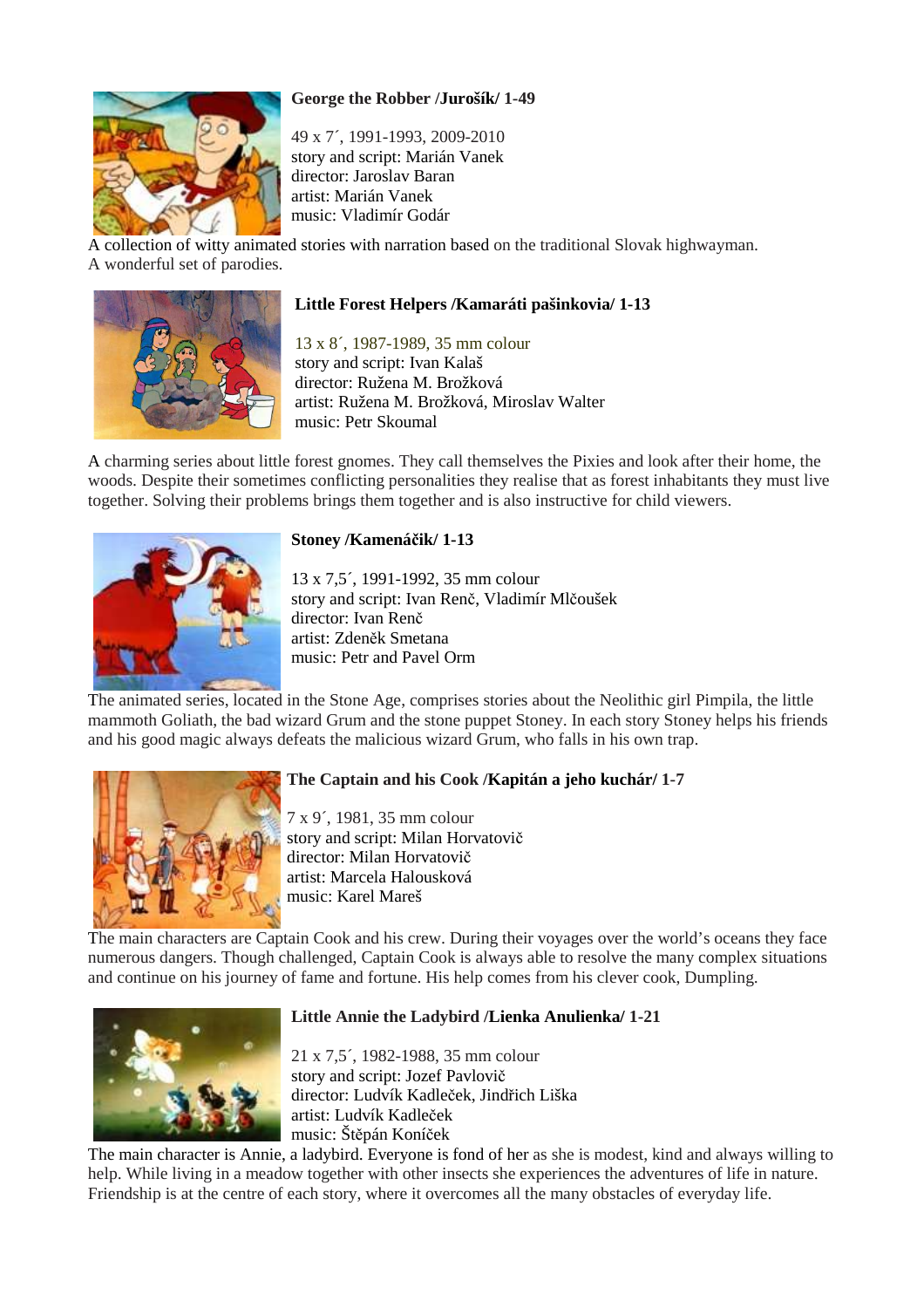

# **Spaghetti Fairy-Tales /Makarónske rozprávky/ 1-3**

3 x 20´, 1990, 35 mm colour story and script: Zdena Šišová, Miloš Macourek director: Lucia Šebová artist: Miroslav Duša music: Otto Bartoň

A three-part puppet story based on the novel by Miloš Macourek, reflecting the particular humour and understanding of the world of children's fantasy.



#### **We Have Emma /Máme Emu/ 1-7**

7 x 7´, 1995, 35 mm colour story and script: Ján Uličiansky director: Milan Lesniak artist: Milan Lesniak music: Jan Rotter

The main character Emma will delight and make a child's imaginings come to life. She always manages to show up just when a child needs her most. Children have to go to school each morning willingly or not. Even the most minor situations become day-dreams and fantasies with Emma.



#### **Racoon´s egg /Medvedie vají**č**ko/ 1-7**

7 x 8,5´, 1997, 35 mm colour story and script: Josef Lamka, Hana Lamková director: Josef Lamka artist: Josef Kremláček music: Václav Patejdl

The main character is a racoon, who wanted to have a friend. One day he found an egg. He had to look for somebody to advise him how to hatch the egg. In the course of his search he experienced many adventures, setbacksand unexpected surprises. At last he found a new friend looking exactly like the racoon.



### **My Friends the mice /Moje priate**ľ**ky myšky/ 1-13**

13 x 7´, 1987-1988, 35 mm colour story and script: Jozef Pavlovič director: Bohumil Šejda artist: Bohumil Šejda music: Petr and Pavel Orm

The tomcat Clawie's parents go off to work leaving him alone at home. But he is not quite all alone. Two mischievous mice keep him company. And as they are clever and resourceful, while Clawie is just a little bit gullible and inexperienced, they always manage to talk him into new mischief.



#### **King Marvel /O krá**ľ**ovi Fiškusovi/ 1-7**

7 x 8´, 1996, 35 mm colour story and script: Zbyněk Malinský director: Vladimír Malík artist: Vladimír Malík music: Václav Patejdl

An amusing cartoon series of modern fairy-tales about a clever young man Marvel and an extraordinary kingdom. He comes face to face with an intimidating dragon, that has the whole kingdom bound in fear. Not surprisingly, all is not well in the kingdom. In the end everything is resolved happily.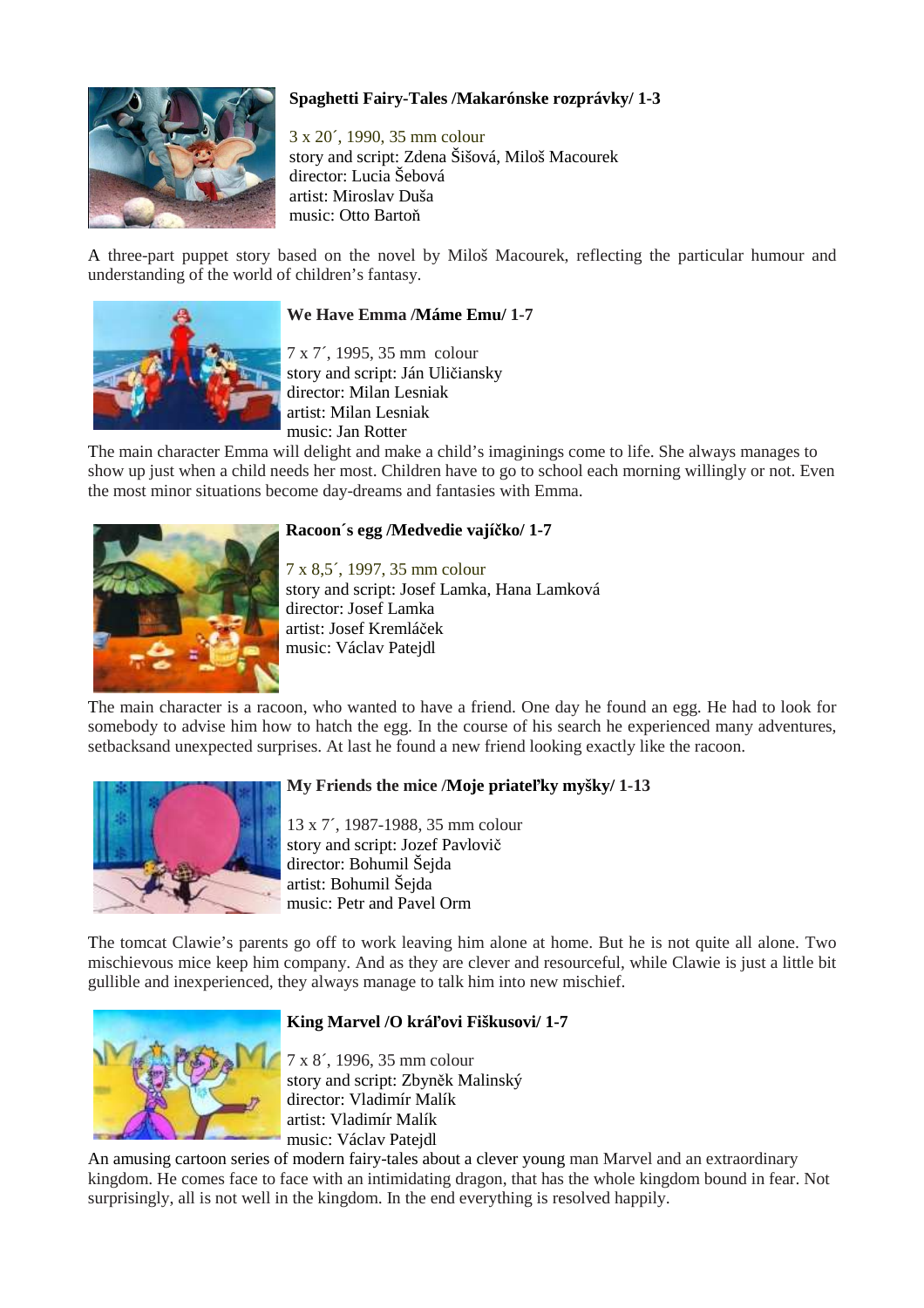### **Within the Town Walls /O meste**č**ku za hradbami/ 1-13**



13 x 7,5´, 1992, 35 mm colour story and script: Milan Horvatovič director: Milan Horvatovič artist: Ivana Skálová music: Roman Cejnar

A series of humorous stories by means of which little viewers can look into the little town's inhabitants' lives, become acquainted with some of them, and together with them witness their daily worries, big as well as small, but above all their pleasures.



#### **Osan and the Dragon King /Osan a dra**č**í krá**ľ**/ 1-13**

13 x 7,5´, 1990-1991, 35 mm colour story and script: Milan Horvatovič director: Milan Horvatovič artist: Jiří Bláha music: Roman Cejnar, Miloš Vacek

A series of animated fairy-tales based on Oriental legends. They tell the story of the hero Osan, who could not find happiness either in glory or in wealth and finally found it in the family.



#### **The Imp from the Kremnica Mine /Permoník z kremnickej bane/ 1-7**

7 x 9´, 1993, 35 mm colour story and script: Jiří Jilík director: Ladislav Pálka artist: Ladislav Pálka music: Igor Bázlik

An animated series about a miner – imp who guides the little viewer through the mysterious underground world. Each story has a message stemming from our national heritage where goodness, kindness and willingness to work wins and evil turns on those who deserve it.



#### **Just Have a Look! /Pozrite sa!/ 1-13**

13 x 8´, 1984-1985, 35 mm colour story and script: Radek Pilař, Jaroslav Pacovský director: Radek Pilař artist: Radek Pilař music: Karel Svoboda

The story begins when two artist's blobs in a studio have fun with colours and shapes. Their play on screen is really that of a small child's imagination brought to life. These creative stories are charmingly simple and highlighted with imagination and music.



#### **Why... /Pre**č**o.../ 1-14**

14 x 8´, 1994-2000, colour story and script: Václav Šúplata director: Vladimír Malík artist: Vladimír Malík music: Václav Patejdl

Stories of the animation series with narration explain the most fantastic puzzles and will certainly satisfy even the most curious children. They will return you to the days of discoveries and solutions of puzzles and answer your WHY question. Why snails are slow, Why fishes are dumb, Why ladybirds have dots...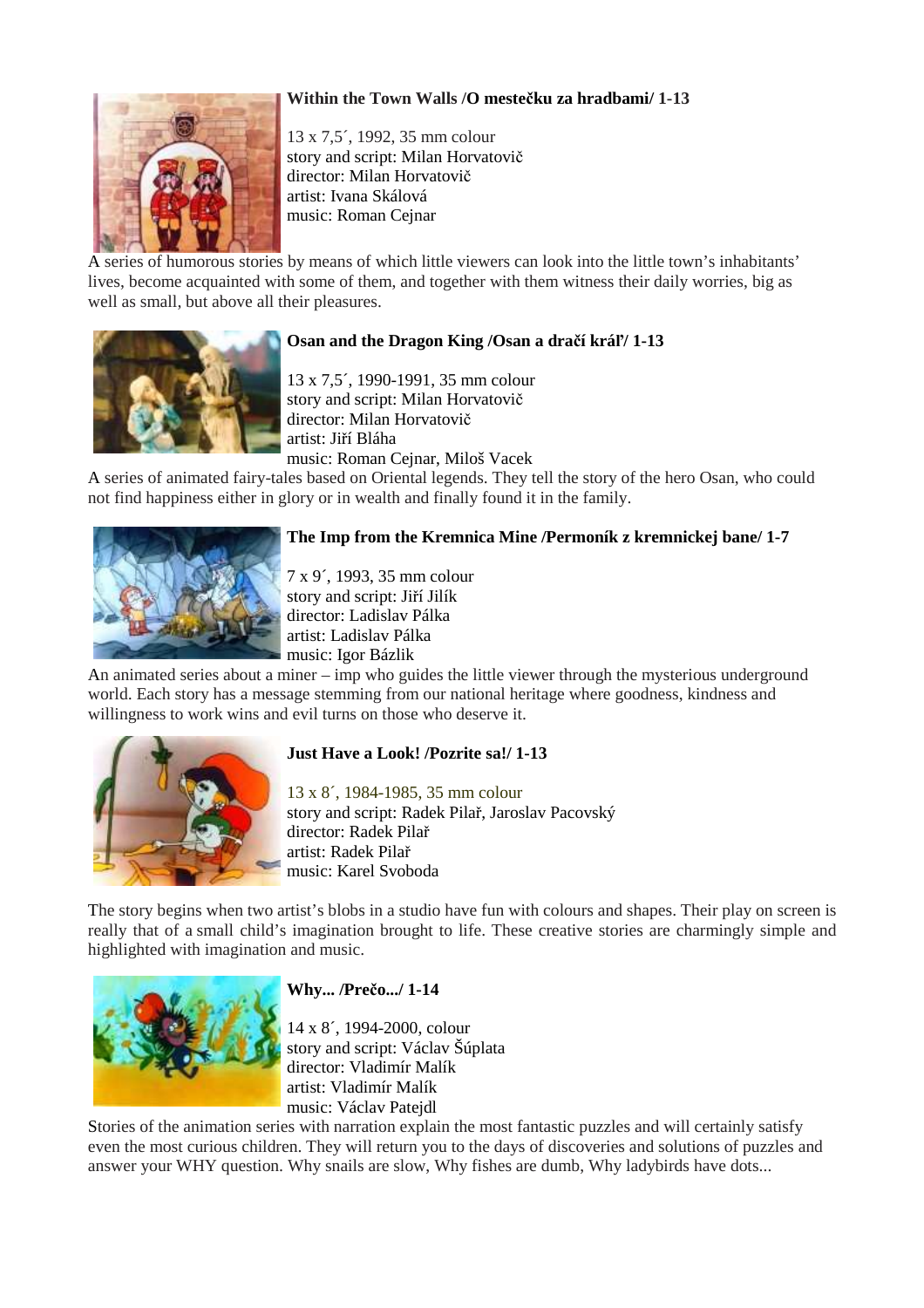# **Little Adventures´ Stories/ Príbehy malých cestovate**ľ**ov/ 1-7**



7 x 7,5´, 1986, 35 mm colour story and script: Anna Minichová director: Ján Dudešek artist: Vlasta Baránková music: Štěpán Koníček

The story is based on a bustling anthill full of busy little worker ants. However, one of them doesn't feel like working and quietly disappears from the anthill. He helps some seeds to find the right place in the soil to grow and actually ends up working much harder than he would have if he had stayed at the anthill with the other ants.

# **The First Letter /Prvý list/**

8,5´, 1988, 35 mm colour story and script: Rudyard Kipling, Ľudmila Rampáková director: Vlastimil Herold artist: Vlastimil Herold music: Igor Bázlik

Teshuma spent his days occupied in play and the world of his imagination. This carried on until a stranger appeared one day and had to pass on a message. He did so by writing the first letter in history. Discovery, a new game, thus became a source of knowledge for the children.



# **Craftman´s Fairy-Tales /Remeselnícke rozprávky/ 1-7**

7 x 8,5´, 1995-1998, 35 mm colour story and script: Jarmila Slováková director: Monika Trajterová, Tomáš Čepek artist: Tomáš Čepek music: Milan Rusko

Animated series the heroes of which are various craftsmen. Not only the craftsman's skills but, especially humour, stubbornness and simple folk wisdom arising from national traditions finally prevail.



### **Fairy-Tales for Jozefka /Rozprávky pre Jozefku/ 1-7**

7 x 9´, 1987-1988, 35 mm colour story and script: Rudyard Kipling, Ľudmila Rampáková director: Helena Slávíková-Rabarová artist: Peter Cigán music: Ján Melkovič

A series of charming animated stories about animals. A classic story written by Rudyard Kipling is told by father to his daughter. Using her imagination, the girl goes on a journey towards understanding.



### **Fairy-Tales of the Old Inca: /Rozprávky starého Inku: Najrýchlejší posol ríše/**

8,5´, 1998, colour story and script: Roman Brat director: Gabriela Klaučová artist: Dagmar Hložeková music: Martin Čorej

This story has a granddad – the old Inca, as narrator. He tells stories about the old country to his little grandson. The country of their ancestors used to flourish in the past and nobody was destitute. But after the replacement of the kind ruler everything changed: the empire died out. All that is left is the beautiful countryside and many unforgettable stories.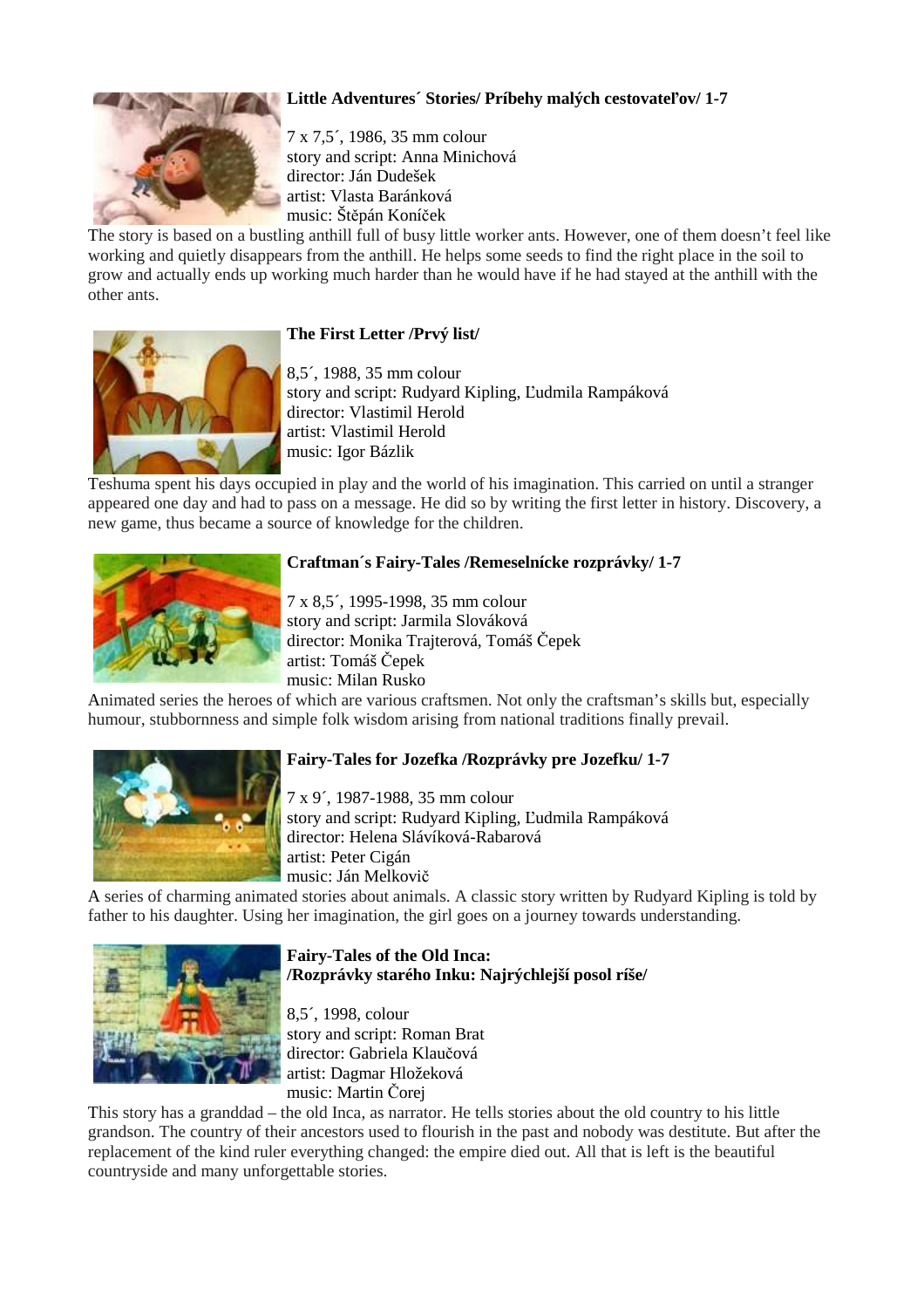# **Fairy-Tales from around the World /Rozprávky z celého sveta/ 1-8**

8 x 8,5´, 1995, 35 mm colour story and script: Katarína Minichová, Monika Trajterová director: Tomáš Čepek, Monika Trajterová artist: Tomáš Čepek, Oľga Bajusová music: Iva Bittová, Pavel Fajt, Oto Hromník, Igor Strinka

The dream-place has its inhabitants: brownies, elves, giants and fairies, where good always defeats evil; ingenuity always overcomes painful loss and, most importantly for the youngster, in this dream world there's a home, love and the security of a mother's arms.

# **Fairy-Tales from the Land of the Rising Sun 1-21 /Rozprávky z krajiny vychádzajúceho slnka/**

21 x 8,5´, 1988-1991, 35 mm colour story and script: Milan Horvatovič director: Milan Horvatovič artist: Marcela Halousková music: Jiří Stivín, Petr Kaňka

Animated stories for children based on the motif used by the Japanese in their fairy-tales. This series, having its origin in Japanese mythology, respectfully explores this world. The Japanese are shown as hardworking, diligent and at the same time meditative. Each of the stories portrays an aspect of their lifestyle and national wisdom.



### **The Night-Dress Tales /Rozprávky z no**č**nej košie**ľ**ky/ 1-7**

7 x 7,5´, 1993-1994, 35 mm colour story and script: Viera Langerová-Skokanová director: Rudolf Urc artist: Miroslav Cipár music: Ali Brezovský

Let's put on the night-dress and then go to bed" – said a little girl whenever she went to bed. She wore a colourful nightdress full of beautiful pictures. The little girl always had a little coloured dream about each of those pictures. She kept saying: "Tonight it would be nice to dream about a..." And every time a picture from her beautiful night-dress came into being.



# **Fairy-Tales from the Primeval Age /Rozprávky z praveku/ 1-7**

7 x 7´, 1989-1992, 35 mm colour story and script: Jaroslav Rezník director: Garik Seko artist: Antonín Stoják music: Jiří Jelínek

An animated series about a friendship of Mothy and Tuika, brother and sister, with a young mammoth. Children are introduced to the life and customs of primitive man, learn about the games children would play in the primeval forests, their troubles and joys. The stories are full of attractive surroundings and humour thanks to the little mammoth's clumsiness.



### **Fairy-Tales from the Old House /Rozprávky zo starého domu/ 1-7**

7 x 8´, 1995, 35 mm colour story and script: Alena Bodingerová director: Jaroslav Baran artist: Marián Dúha music: Pavol Mintál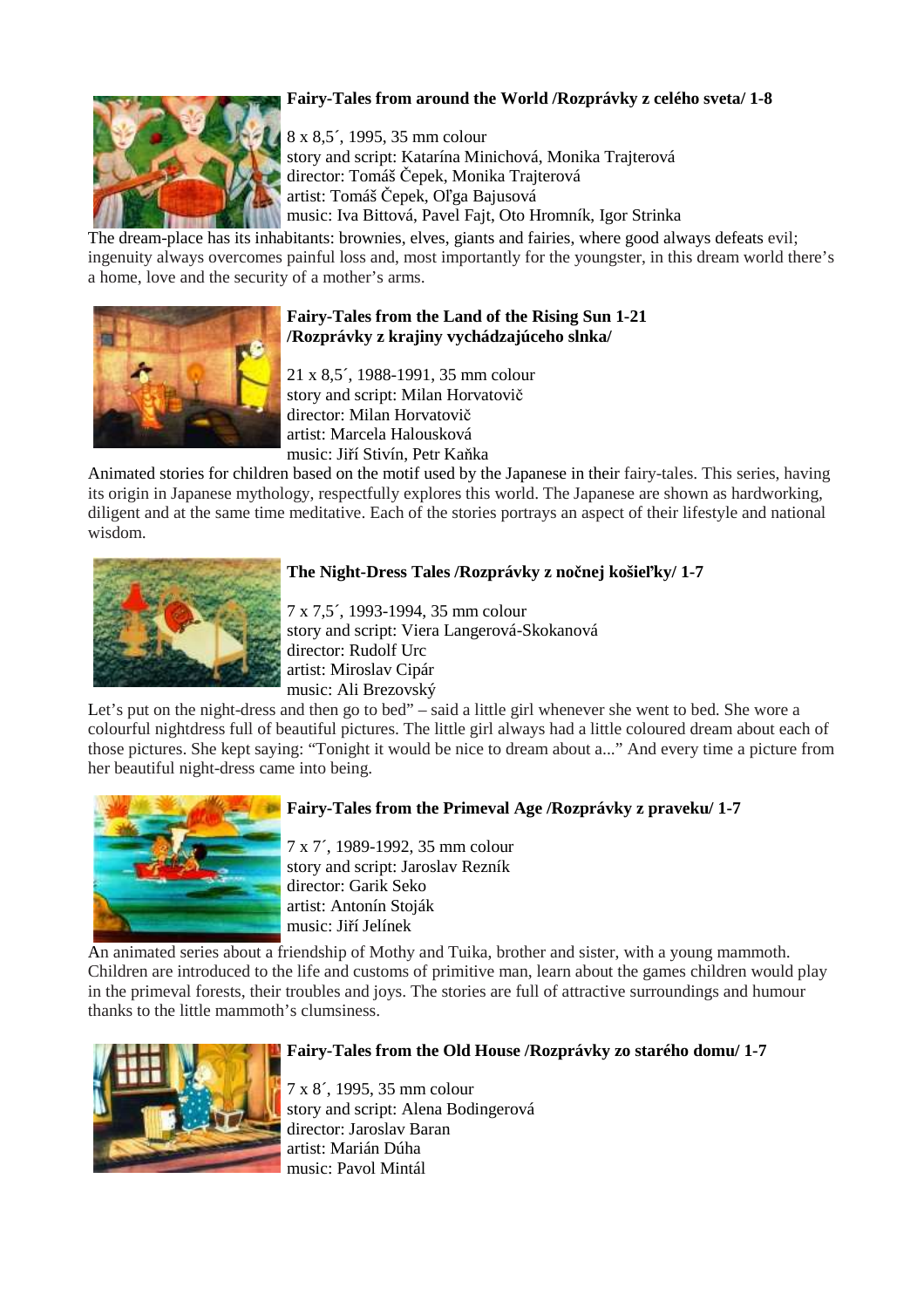Series of animated cartoon bedtime tales about an old house, containing many nice fairy-tales. When the people are away, eight happy friends come to life here. A very old stove Marka, a clever chair Leopold, a dandy palm Alma, the brothers Kuko and Klok, a conceited opera-glass Egídius, a hardworking pot Mikuláš, but also a brand new inhabitant Rado the radiator.



# **Knight Little Finger /Rytier Malí**č**ek/ 1-7**

7 x 8´, 2000, colour story and script: Marián Vanek director: Jaroslav Baran artist: Jaroslav Baran music: Igor Bázlik

An old tale tells us of a mysterious cave lying beneath the hill of Sitno, where brave knights in full armour sit on their horses waiting to save people from disaster. The smallest of them, Knight Little Finger, is impatient, and so he sets out into the world to fight injustice. With the help of his magic ring, he manages to defeat the Black King, cure the lazy Kubo and defeat the three-headed kite. He always triumphs in the fight against vanity, stupidity, gluttony and greed through his skill, humour and kindness.



#### **Matt the Snake and Spite the Elf 1-100 /Slimák Ma**ť**o a škriatok Klin**č**ek/**

100 x 7´, 1976-1988, 35 mm colour story and script: Jaroslav Cita director: Jaroslav Cita artist: Jaroslav Cita music: Jaroslav Celba

Being close friends, Matt and Spike live in a little cottage. They always help each other and look after the house so that it's nice and clean. Together they discover the world and innocently experience many adventures. Story lines of each episode are available upon request.



# **Ruffly /Strapúšik/ 1-7**

7 x 7´, 1987-1988, 35 mm colour story and script: Ľubica Kováčová director: Zdeněk Ostrčil artist: Zdeněk Ostrčil music: Štěpán Koníček

An animated series about an old granny and her two friends, Ruffly the rag doll

and Mraučadlo the cat. The excitement begins when a mischievous mouse plays all kinds of tricks on them. In spite of misunderstandings, troubles and teasing they all realise that living together at grandma's is the best thing to do.



### **Wizard´s Christmas /Strigô**ň**ove Vianoce/ 1-7**

7 x 8´, 1995, 35 mm colour story and script: Július Balco director: Pavel Kubant artist: Oľga Bajusová music: Martin Němec

The series of animated goodnight fairy-tales made upon the literary and design basis of the book with he same title, written by Július Balco and designed by Oľga Bajusová. The stories of a weird, lonely Wizard to whom the north winds wafted the long-desired granddaughter on Christmas. The old Wizard does everything for they can survive the most beautiful event of the year in happiness and joy together.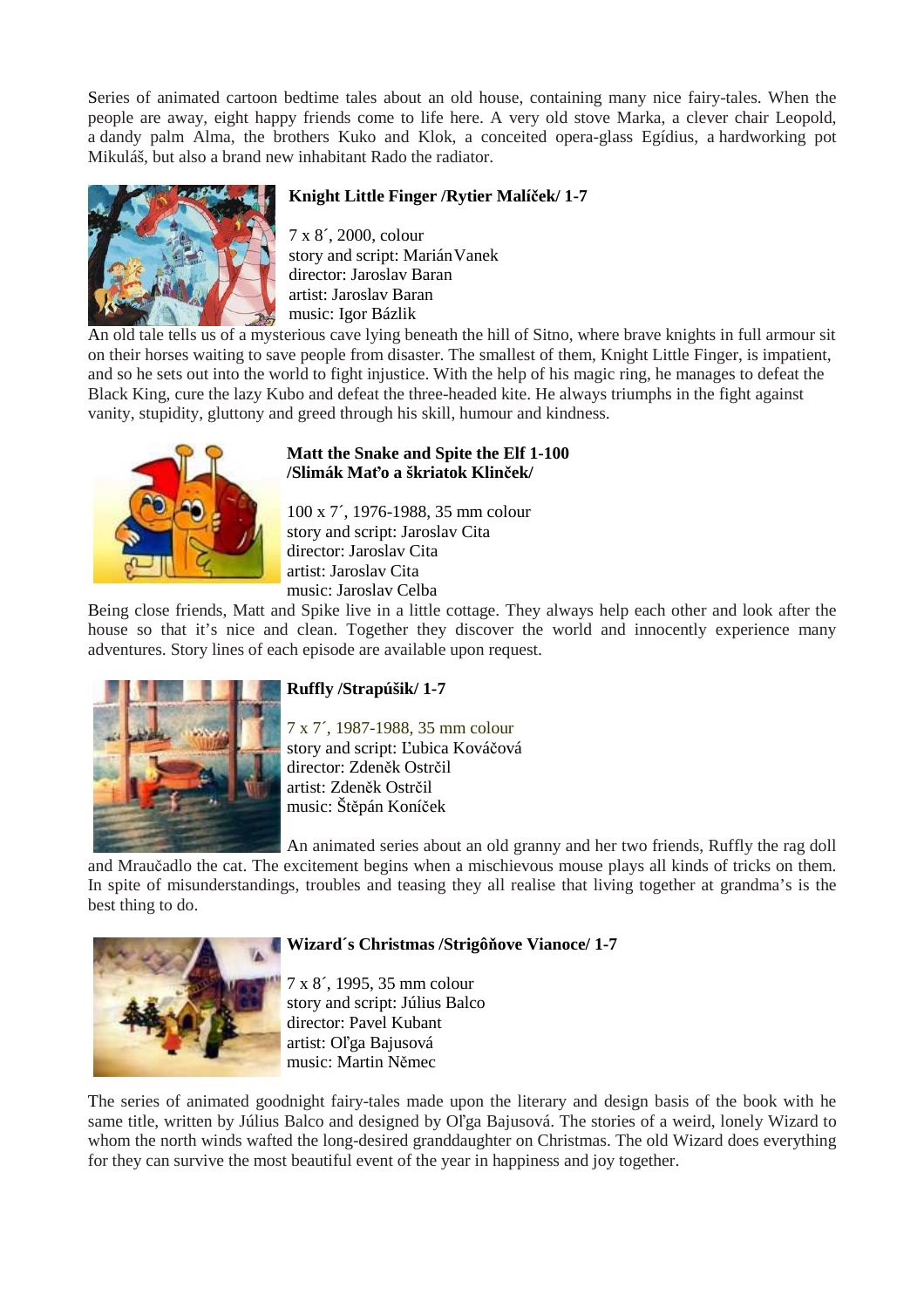# **Wizard´s Holiday /Strigô**ň**ove prázdniny/ 1-7**



7 x 8´, 1996, 35 mm colour story and script: Július Balco director: Pavel Kubant artist: Oľga Bajusová music: Martin Němec

Free continuation of the series Wizard´s Christmas. The literary resource here is the book with the same title, written by Július Balco. A little girl with her granddad, the Carpathian Wizard, experience seven holiday's stories full of fantasy, original fairy-tale figures and mysterious magic.

#### **Toot-Toot /Tút/ 1-14**

14 x 8´, 1995, 35 mm colour story and script: Hana Lamková, Josef Lamka, Stanislav Havelka director: Josef Lamka artist: Eva Šedivá music: Jan Rotter

The charming Mercedes car and the fourcylinder Laurin Klement both started out on a journey, their life's path together. Their son Toot experienced many surprises, lived through many of the adventures which can happen to a car or even to a child. The car world is so similar to our human world.



#### **In the Cottage, Behind the Cottage /V chalúpke a za chalúpkou/ 1-28**

 28 x 8´, 1985-1992, 35 mm colour story and script: Jozef Pavlovič director: Ladislav Čapek, Jiří Miška artist: Ladislav Čapek music: Jaroslav Celba

The main character is a kind old man and his animals. The old man lives in a cottage on the top of a hill. Children find out about the things in and behind the cottage. The aim of the series is to introduce children to positive relationships and to enlarge their imagination.



#### **Christmas Tales /Viano**č**né rozprávanie/ 1-7**

7 x 7,5´, 1997, 35 mm colour story and script: Milan Horvatovič director: Milan Horvatovič artist: Ivana Skálová, Marcela Walterová music: Alan Bezák

The special character of the cartoon series lies in the depiction of original Slovak tales, dedicated to the period of Advent. In a novel way, they will familiarise a child viewer not only with traditional customs but also with the bearers of the names associated with the period. Each tale can be included in the programme, based on the sequence of the days in the calendar.



### **Vicky and Ticky /Viky a Tiky/ 1-7**

7 x 7,5´, 1988-1992, 35 mm colour story and script: Alena Munková director: Václav Polák artist: Kateřina Nováková music: Jan Rotter

An animated series about the friendship between Peter and the two turtles Vicky and Ticky. The turtles take Peter to the town, where they go through many exciting and unusual situations.